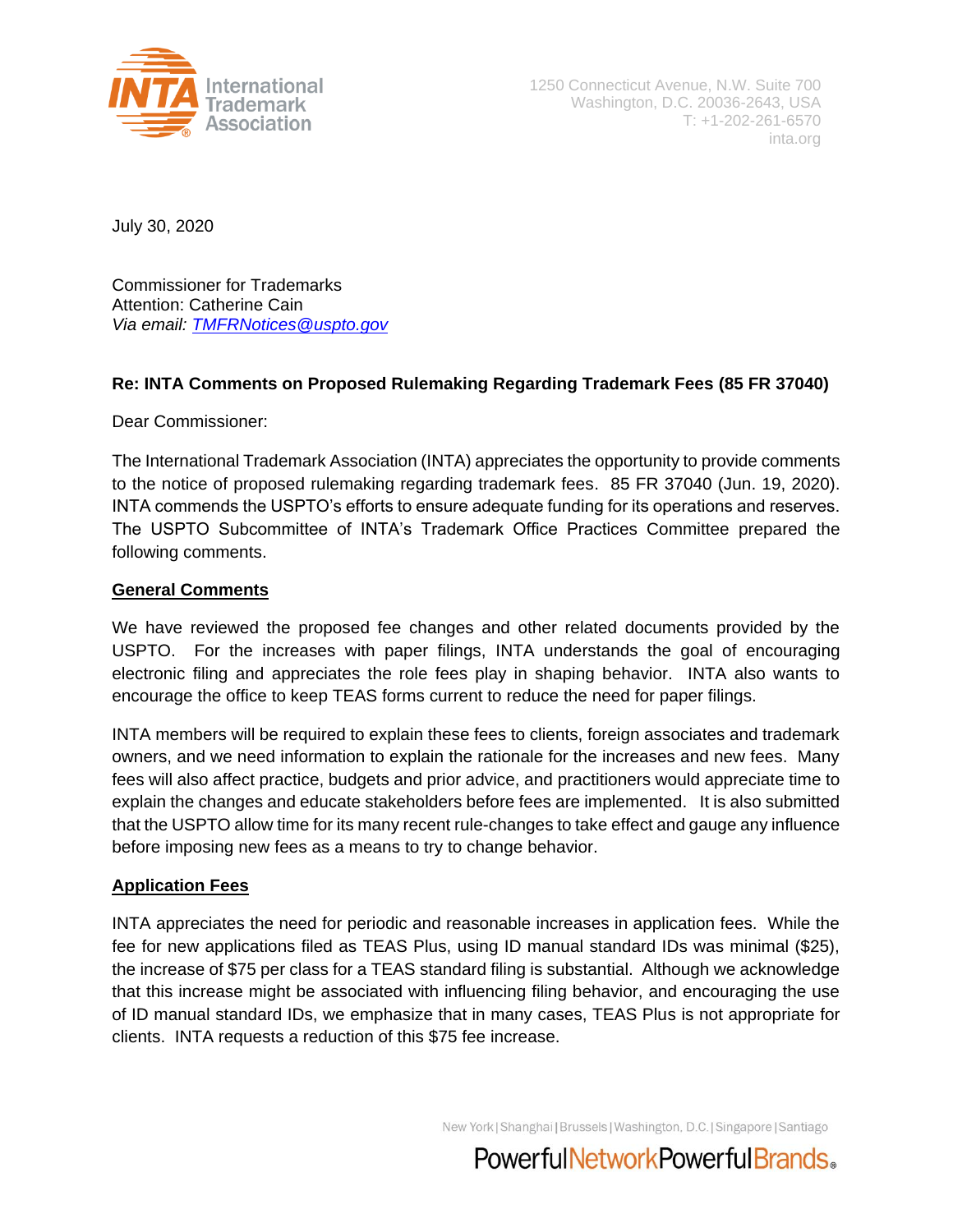Commissioner for Trademarks July 30, 2020 Page 2

# **Petition Fees**

Two of these fees are particularly striking and could pose a hardship for some trademark owners.

First, the increase in the fee for Petitions to the Director filed through TEAS, from \$100 to \$250. This is a 150% increase and seems significantly beyond a rate that is appropriate for periodic increases.

Second, the new fee for filing a Request for Reconsideration (\$400 if filed electronically; \$500 if filed on paper). This is a new fee. It is not uncommon to receive an Office Action with very little detail (such as identification of goods/services proposals), little explanation of the basis of the refusal, or a basis that has little to no justification. Many times, a final refusal does not even address the Applicant's arguments/explanations. Without evidence from the Examining Attorney, or evidence presented by the Examining Attorney in the final action, the applicant is forced to file a request for reconsideration and notice of appeal. Requiring a fee for a filing that is often driven by an Examiner's behavior remains a strong concern.

### **Post-Registration Fees**

An increase of 80% for the Section 8/71 declaration is dramatic. The increases in the Section 8/71 and Section 15 fees are significant. Further, the Section 15 Declaration seems disproportionately high compared to the unit cost.

INTA appreciates the reduction in the post-registration audit fee proposal from \$100 per each good or service deleted to \$250 per Class. Concern remains over whether this fee will apply outside of the audit response. Would this fee occur if there is a voluntary deletion or a correction of an error? In both cases, the Applicant would be attempting to correct information, prior to an audit, in accordance with the Trademark Office's goal of maintaining an accurate register.

There is concern that this fee could become an incentive to increase and expand the audit process in order to collect more fees.

INTA also has concerns about the implementation of the audit and the overly strict technical requirements related to specimens of use. We are also concerned because it seems that bad actors are driving a lot of policy changes and that the fees are being implemented in ways that amount to practice changes levied on the entire community. INTA believes it would be more appropriate to target applications/registrations that look suspect. Many INTA members report that "deletions" occur for numerous reasons not attributable to fraud.

# **Trademark Trial and Appeal Board (TTAB) Fees**

INTA would first like to point out that there were significant fee increases at the TTAB four years ago and the proposed fee increases at the TTAB are dramatic, in most cases ranging from 50%- 100%. The increase to \$600 per class to file a cancellation or notice of opposition is steep and will be a particular hardship to smaller companies or individuals who want to protect their rights. That price, especially in a multi-class application, could deter some Plaintiffs. With recent issues

New York | Shanghai | Brussels | Washington, D.C. | Singapore | Santiago